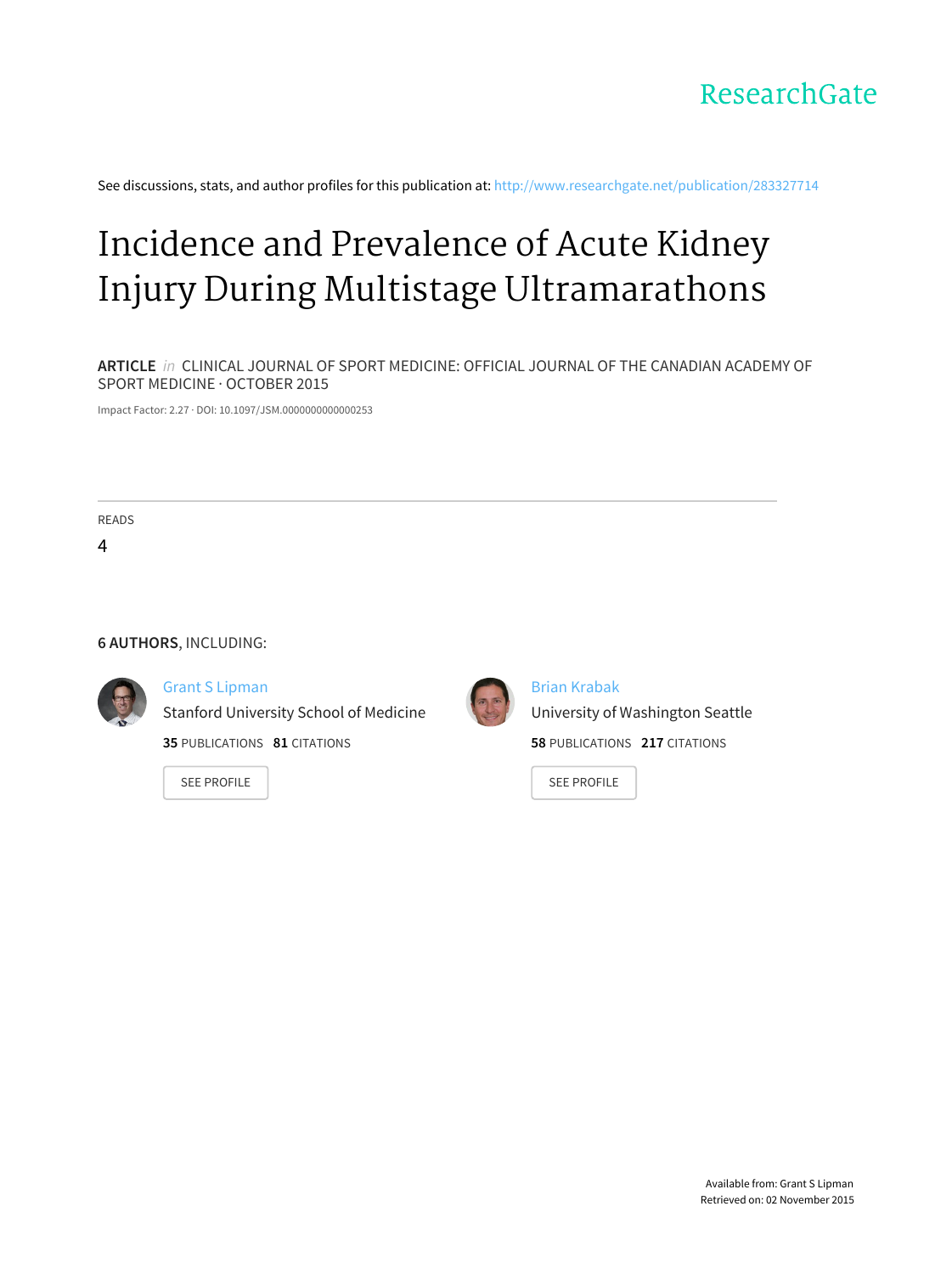## Incidence and Prevalence of Acute Kidney Injury During Multistage Ultramarathons

Grant S. Lipman, MD,\* Brian J. Krabak, MD,† Sean D. Rundell, DPT, PhD,† Katherine M. Shea, MD,\* Natalie Badowski, MD,‡ and Colin Little, MD‡

Objective: Determine prevalence, incidence, and risk factors of acute kidney injury (AKI) during multistage ultramarathons.

Design: Prospective observational cohort study.

Setting: Jordanian Desert 2012; Atacama Desert, Chile 2012 and 2013; and Gobi Desert 2013 RacingThePlanet 250 km, 6-stage, ultramarathons.

Participants: One hundred twenty-eight participants (384 measurements) from the Jordan (25, 19.5%), Gobi (35, 27.3%), 2012 Atacama (24, 18.8%), and 2013 Atacama (44, 34.4%) races.

Interventions: Blood samples and weights were gathered and analyzed immediately after stage 1 (40 km), 3 (120 km), and 5 (225 km).

Main Outcome Measures: Changes in serum creatinine (Cr), cumulative incidence, and prevalence of AKI were calculated for each stage with "risk of injury" defined as  $1.5 \times$  baseline Cr and "injury" defined as  $2 \times Cr$ .

Results: Cumulative incidence of AKI was 41.4%. Stage 1 had 56 (43.8%) with risk of AKI and 24 (18.8%) with injury; in stage 3, 61 (47.7%) were at risk, 41 (32%) had injury; in stage 5, 62 (48.4%) runners were at risk and 36 (28.1%) had injury. Acute kidney injury was significantly associated with females [odds ratio (OR), 4.64; 95% confidence interval (CI), 2.07-10.37;  $P < 0.001$ ], lower pack weight (OR, 0.71; 95% CI, 0.56–0.91;  $P < 0.007$ ), and percentage weight loss (OR, 0.87; 95% CI, 0.78–0.97;  $P < 0.015$ ). Lowest quintile of finishers was less likely to develop AKI (OR, 0.18; 95% CI, 0.04–0.78;  $P < 0.022$ ).

Submitted for publication September 12, 2014; accepted June 9, 2015.

From the \*Department of Emergency Medicine, Stanford University School of Medicine, Stanford, California; †Department of Rehabilitation, Orthopedics, and Sports Medicine, University of Washington, Seattle, Washington; and ‡Stanford-Kaiser Emergency Medicine Residency, Stanford University School of Medicine, Stanford, California.

Supported by RacingThePlanet with a travel stipend.

The work has previously been presented as an oral presentation at the Wilderness Medical Society National Meeting, August 5th, 2014; Jackson Hole, Wyoming.

Clin J Sport Med • Volume 0, Number 0, Month 2015 www.cjsportmed.com | 1

Conclusions: Prevalence of AKI was 63%–78% during multistage ultramarathons. Female sex, lower pack weight, and greater weight loss were associated with renal impairment.

Key Words: acute kidney injury, ultramarathon, multistage, risk factors, incidence, prevalence

(Clin J Sport Med 2015;0:1–6)

#### INTRODUCTION

Ultramarathon endurance events, defined as any race longer than a marathon (26.2 miles), are increasing in popularity, $\frac{1}{1}$  with a 10% increase in annual participants, and more than 69 000 finishers worldwide in 2013.<sup>2</sup> Considerable literature has documented alterations in serum biochemical profiles of these endurance athletes, with consistent evidence of elevated serum creatinine (Cr) in healthy race finishers $3-5$ and those seeking medical care. $6-8$  The etiology of renal injury is believed to be multifactorial, with contributions from myoglobinema, increased sympathetic tone, and reduced renal perfusion,<sup>9</sup> compounded by dehydration.<sup>7,10</sup> Although acute renal failure in ultramarathon runners is a rare occurrence, $11-15$  acute kidney injury (AKI) is common, ranging from 34% in a single-stage ultramarathon<sup>16</sup> to 55% to 80% in multistage ultras.<sup>17</sup>

Multistage ultramarathons have competitors race up to seven days, often carrying their own food and gear throughout the course, while traversing canyons, mountains, and deserts in wide-ranging conditions. These multiday events often have several stages, providing the opportunity for rest and potential recovery between periods of exertion, and the potential for cumulative injury.<sup>18</sup> Previous studies have examined competitors' degree of renal injury during a single-stage ultramarathon,<sup>5,19,20</sup> but only one small study has examined multistage events.<sup>17</sup> We hypothesized that a similar incidence of AKI would be observed during a multistage ultramarathon as a single-stage, with similar associated factors.

### **METHODS**

### Setting and Selection of Participants

The RacingThePlanet events are 7-day, 6-stage 155 mile (250 km) ultramarathon foot races through wilderness terrain, held in various locations throughout the world. Participants in these events are usually experienced runners who have completed multiple endurance events as selfreported in their race applications. At each race, competitors

The authors report no conflicts of interest.

Corresponding Author: Grant S. Lipman, MD, Department of Emergency Medicine, Stanford Univeristy School of Medicine, Alway M121, Stanford, CA 94305 ([grantlip@hotmail.com](mailto:grantlip@hotmail.com)).

Copyright © 2015 Wolters Kluwer Health, Inc. All rights reserved.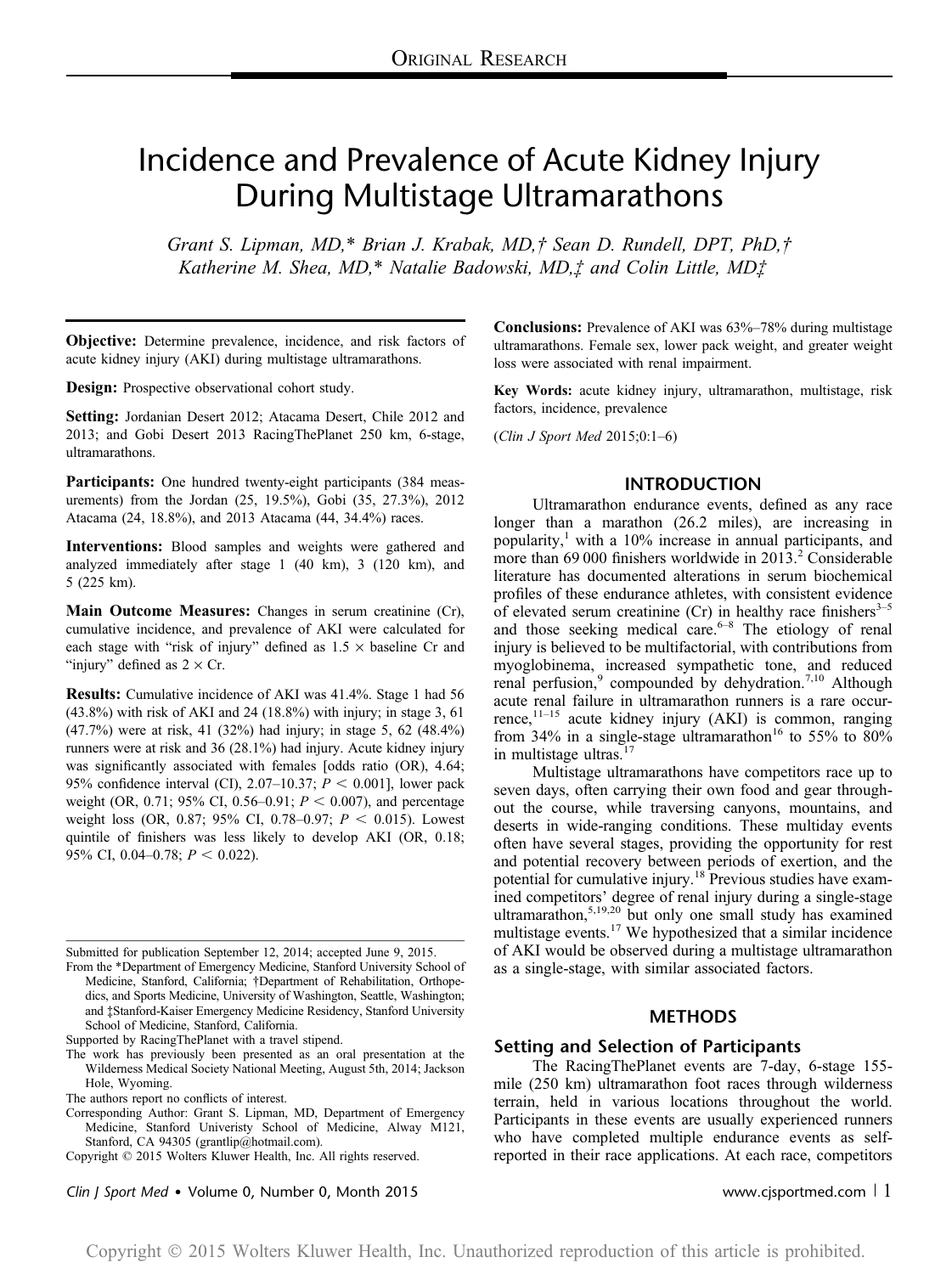complete four stages of approximately 40 km (25 miles), a fifth stage of approximately 80 km (50 miles), and a sixth stage of approximately 10 km (6 miles) through diverse terrain. Participants are mandated to carry all their personal items for the duration of the race, including gear, food (minimum of 2000 calories/day), emergency items, and clothing. All participants are offered the same amount of water each day (1.5 L per 10–12 km along the course of the stage) and start the race at the same time with a given allotment of time for completion of each stage. The study venues included the Jordanian Desert, Jordan (2012), the Atacama Desert, Chile (2012 and 2013), and Gobi Desert, China (2013).

All participants competing in a RacingThePlanet event were given the opportunity to enroll in the study. Participants were excluded if they were currently taking cardiac medication, had a history of cardiac arrhythmia or myocardial infarction, were pregnant, believed to be pregnant, were younger than 18 or older than 75 years, had any level of cognitive impairment, language impairment in reading/speaking English, or had hearing impairment not alleviated by the use of a hearing aid. At the time of race registration, interested healthy participants reviewed the study and informed consent was obtained. Approval was obtained from the institutional review boards at Stanford University School of Medicine and University of Washington Medical Center.

### Research Design

Participants were enrolled the day before the race start with informed consent, weigh in, and documentation of demographics. Each participant was weighed in his or her running gear and shoes without a pack, using a calibrated battery-operated digital scale (SC-505 HoMedics; Commerce Tsp, Michigan) placed on a solid level surface. At the finish line of stages 1, 3, and 5, or on removal from competition, weights were measured and fingertip blood samples were obtained by lancet and capillary collection tube (Mock, Morrison, and Yatscoff, 1995) and then analyzed onsite immediately after collection using an iSTAT point-of-care analyzer (Abbott; East Windsor, New Jersey). Any participant who did not complete all stages was removed from the competition and the study. Both the point-of-care device and the digital scale were calibrated for each stage of the race before taking measurements.

A baseline expected glomerular filtration rate (GFR) of 100 mL/min was used when participant age was less than 40 years, and 140 minus age when than 40 years or older.<sup>21</sup> This estimated GFR was then used in the "modification of diet in renal disease" equation<sup>22</sup> to back-calculate expected baseline Cr. Established RIFLE criteria for qualification of AKI<sup>23,24</sup> were used to assess renal function with "risk of injury" being defined as  $1.5 \times$  Cr and "injury," defined as  $2 \times$  Cr. Measured Cr values at the end of stage 1 were used for comparisons with stage 3, and serum Cr levels from the end of stage 3 compared to the finish of stage 5.

#### Statistical Analyses

A descriptive analysis evaluated the age, sex, height, baseline body weight, pack weight, body mass index (BMI), and race site. Serum Cr, AKI, body weight, their cumulative changes, and race rank quintile were described for males and females after stages 1, 3, and 5. We calculated the cumulative incidence of AKI and prevalence of AKI per stage. Missing data were excluded when estimating the incidence and prevalence. The relationship between AKI and percent weight change was estimated with a Pearson correlation coefficient. We used generalized estimating equations with a logistic link function to estimate the association between AKI over the duration of the race and the predictors: race stage, age, sex, BMI, baseline pack weight, baseline body weight, stage percent weight change, cumulative percent weight change, nonsteroidal anti-inflammatory drugs (NSAID) use, and race ranking. We adjusted all models for stage, age, sex, BMI, and pack weight. All statistical significance was set at  $\alpha = 0.05$ . All analyses were performed using Stata IC version 12.1 (College Station, Texas).

#### RESULTS

Three hundred eighty-four measurements representing 128 study participants (28% women, mean age 39.6  $\pm$  9 years) were obtained (Table 1). Because all 4 races had equivocal distances, caloric, and logistical demands, all the participants were combined into one cohort for analysis. Table 2 shows Cr by stage, with an estimated baseline and measured stage 1, 3, and 5. Table 3 has AKI status by stage; the cumulative incidence of AKI was 41.4%. Table 4 presents the descriptive results of participants per stage and level of AKI. Body weight decreased over the course of the race with men losing an average of 3.4% body weight (2.8 Kg  $\pm$  2.7 Kg) and women losing an average of 2.4% (1.5 Kg  $\pm$  12.3 Kg) by the completion of stage 5.

Multivariate analysis found AKI significantly associated with stages 3 and 5, females, lower pack weight, and percentage weight loss, with a nonsignificant association in those using NSAID. Finishers in the lowest quintile were found to be significantly less likely to develop AKI (Table 5). Significant paired correlations ( $P < 0.001$ ) were found between percent change in weight and changes in serum creatinine between stages 1 and 3 and between stages 3 and 5 (Figure 1).

### **DISCUSSION**

This is the largest study to date to examine the rates of AKI and associated factors during a multistage ultramarathon foot race. The observed cumulative incidence of 41.4% was greater than the reported incidence in both marathons<sup>25</sup> and single-stage ultramarathons.<sup>16</sup> The per stage prevalence of AKI ranged from 62.5% to 79.7%, validating observations from our previous study where at least 50% of analyzed runners encountered some form of AKI.<sup>17</sup> Although usually self-limited,4,5,7,26 elevated creatinine values are concerning as the renal insult may be compounded by dehydration and rhabdomyolysis, a common occurrence with average creatinine kinase (CK) levels in ultramarathoners ranging from 20 000  $U/L^{27}$  to more than 40 000 UL,<sup>28</sup> although elevated serum CK levels have not been found to be predictive of injury progression or renal failure.<sup>12,29</sup>

Our study found increased odds of developing AKI associated with weight loss, both per stage and cumulatively. This is similar to the directional trend seen in single-stage

2 <sup>|</sup> www.cjsportmed.com Copyright © 2015 Wolters Kluwer Health, Inc. All rights reserved.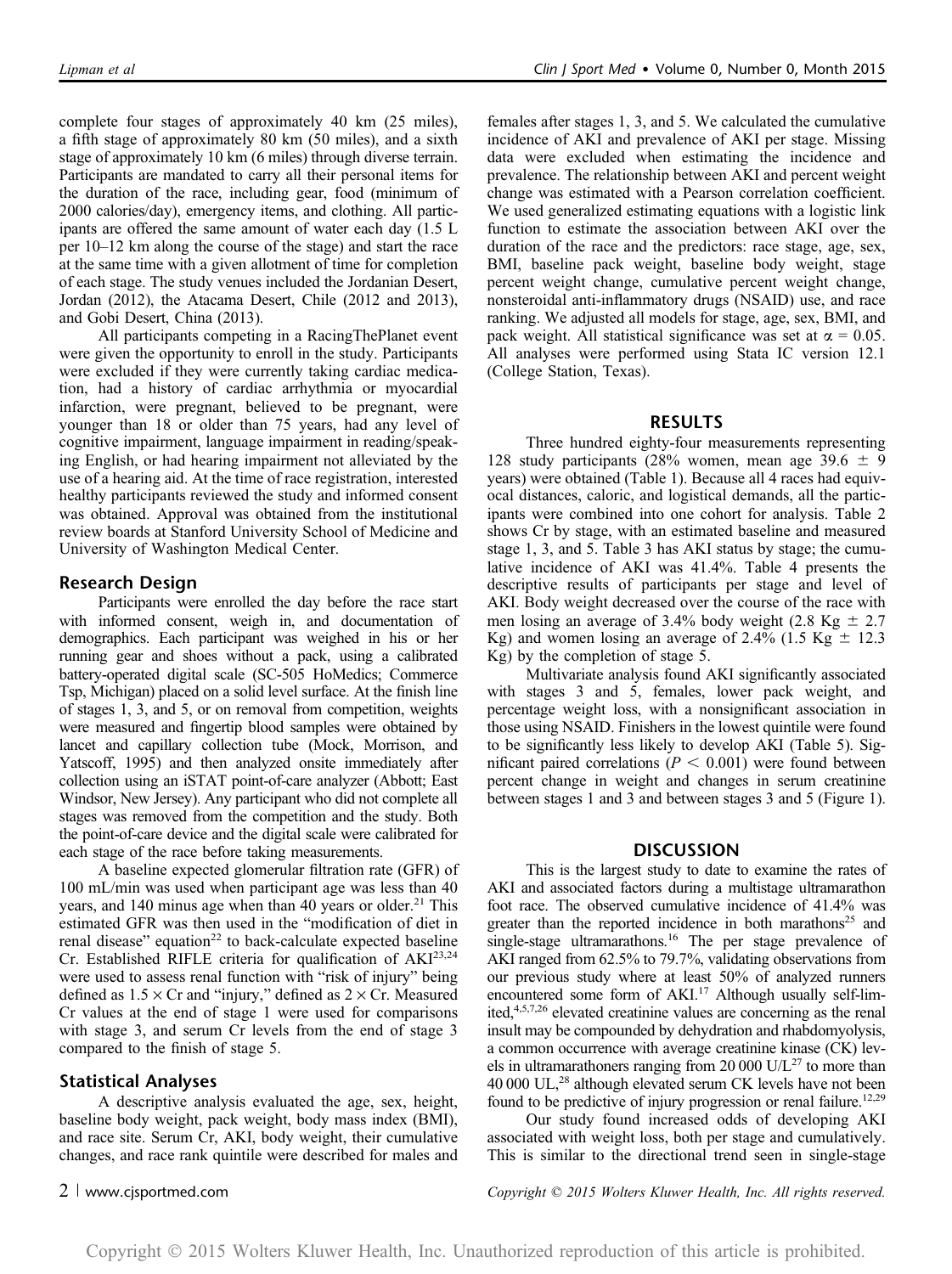ultramarathons.5,16 Body weight decreased in both men and women, with men losing more weight over the course of the race, with  $> 3\%$  body weight loss commonly used to diagnose dehydration in ultraendurance events.<sup>30</sup> Although women lost less weight than men, a female runner was found to be 4 times more likely to have AKI. This directional trend is similar to the increased rate of exercised-induced hyponatremia seen in women. $30,31$  As this is the first time an association has been seen between females and AKI, further research is necessary to elucidate this relationship.

Lower pack weight was found to be strongly associated with increased odds of developing AKI. Anecdotally, the fastest and most competitive RacingThePlanet entrants have the lightest packs, so a relationship was explored between better finishing times and the study outcome of AKI. Only one study to date has examined the relationship of weight, AKI, and ultramarathon performance; however, they were unable to correlate if the dehydrated runners developed AKI or what the impact was on overall performance.<sup>5</sup> A strong inverse relationship has been seen between greater weight loss and improved performance in marathons,<sup>32</sup> endurance cyclists,  $33,34$  triathletes,  $35$  and ultramarathons.  $36$  It is theorized that weight loss  $\langle 3\%$  represents physiologic euhydration, as water is released with the oxidization of stored glycogen and is reasonable that greater glycogen stores are being used in those generating greater speed and better finishing times. Although percentage of weight loss in our study participants was strongly associated with increased serum creatinine levels, it was the slowest race finishers who were less likely to develop AKI, 82% less likely than those who finished in the top 10%. This may have been due to the prolonged exposure of these individuals allowing greater hydration and mitigating dehydration-induced kidney insult, but this is hypothetical as we were unable to quantify the amount of fluid ingested in all finishers. Slower finishers in ultraendurance events have been associated with lower levels of myoglobin,<sup>37</sup> and this may explain our findings as this population may have had less myoglobinemia-induced renal damage, although this relationship was not evident in another study. $27$ 

|                  | <b>Males</b><br>$(n = 92)$ | <b>Females</b><br>$(n = 36)$ | <b>All Participants</b><br>$(n = 128)$ |
|------------------|----------------------------|------------------------------|----------------------------------------|
|                  | Mean (SD)                  | Mean (SD)                    | Mean (SD)                              |
| Age $(yrs)$      | 39.9 (9.3)                 | 38.9(7.9)                    | 39.6(8.9)                              |
| Height $(m)$     | 1.81(0.13)                 | 1.68(0.73)                   | 1.78(0.13)                             |
| Weight (Kg)      | 79.5 (9.9)                 | 61.9(9.5)                    | 74.5 (12.6)                            |
| BMI              | 24.3(2.6)                  | 21.8(2.3)                    | 23.6(2.8)                              |
| Pack weight (Kg) | 9.9(1.6)                   | 9.1(1.6)                     | 9.7(1.6)                               |
| Event            | n(%)                       | n(%)                         | n(%)                                   |
| Atacama 2012     | 17(18.5)                   | 7(19.4)                      | 24(18.8)                               |
| Jordan           | 16 (17.4)                  | 9(25.0)                      | 25(19.5)                               |
| Gobi             | 25(27.2)                   | 10(27.8)                     | 35(27.3)                               |
| Atacama 2013     | 34(40.0)                   | 10(27.8)                     | 44 (34.4)                              |

| Copyright © 2015 Wolters Kluwer Health, Inc. All rights reserved. | www.cjsportmed.com $\vert$ 3 |
|-------------------------------------------------------------------|------------------------------|
|-------------------------------------------------------------------|------------------------------|

| <b>Stage</b>    | Mean                           | SD.  | <b>Mean Change</b>        | <b>SD</b><br>Change |
|-----------------|--------------------------------|------|---------------------------|---------------------|
| <b>Baseline</b> | $0.72$ (0.49 to 0.89)          | 0.13 |                           |                     |
| Stage 1         | $1.20$ (0.70 to 2.30)          | 0.28 | $0.49$ (0.02 to 1.54)     | 0.26                |
| Stage 3         | 1.33 $(0.70 \text{ to } 2.90)$ | 0.37 | $0.12$ (-0.50 to 1.50)    | 0.26                |
| Stage 5         | 1.28 $(0.70 \text{ to } 2.70)$ | 0.34 | $-0.05$ ( $-1.0$ to 0.50) | 0.24                |

The use of NSAID was compared between those with AKI and those not meeting criteria, with a trend toward significance seen with an overall use rate of 29 (22.7%) during some point in the study. It has been reported that as many as 75% of ultraendurance athletes ingest NSAID during competition,38 and concurrent use has been associated with greater creatinine levels than matched controls,<sup>39</sup> and hospitalization and acute renal failure.<sup>15</sup> This is in contrast to a marked lack of difference of elevated creatinine levels between NSAID users and nonusers,<sup>4</sup> and also lack of association with subsequent development of AKI.<sup>16</sup> Nonsteroidal anti-inflammatory drugs inhibit cyclooxygenase, which prevent the breakdown of arachidonic acid to prostaglandins that contribute to renal vasodilation. Without these prostaglandins, there is reduced renal perfusion leading to impaired GFR; ranging from mild elevations in renal function laboratory parameters to acute renal failure.<sup>40</sup> The effects of NSAID use in endurance athletes remain controversial and unresolved. The only randomized trial to date on this subject found no difference in serum creatinine at ultramarathon race end versus matched controls, but conclusions were limited by the lack of blinding, small sample size, and NSAID dosages that were likely subtherapeutic.<sup>39</sup> Further prospective studies are needed to better understand the impact of NSAIDs on the ultramarathon runner.

Our baseline values and subsequent criteria of AKI in stage 1 were based on the accepted assumption that the healthy ultramarathon runners had normal renal function at the start of a race.<sup>16</sup> Estimated GFR has been shown to be accurate compared with calculated GFR under rest conditions in healthy subjects.<sup>40</sup> As stages 3 and 5 used direct measurements to calculate creatinine and subsequent AKI, and both showed greater prevalence than stage 1, the algorithm may have overestimated baseline Cr values, which would have resulted in a smaller delta Cr in stage 1 and underestimation of AKI prevalence and incidence.

| TABLE 3. AKI Status by Stage |           |             |          |
|------------------------------|-----------|-------------|----------|
|                              | Stage 1   | Stage 3     | Stage 5  |
| <b>AKI Status</b>            | n(%)      | n(%)        | n(%)     |
| Normal                       | 48 (37.5) | 26(20.3)    | 30(23.4) |
| Risk of injury               | 56 (43.8) | 61(47.7)    | 62(48.4) |
| Injury                       | 24 (18.8) | 41 $(32.0)$ | 36(28.1) |

AKI, acute kidney injury; injury,  $2 \times$  baseline creatinine; risk of injury,  $1.5 \times$ baseline creatinine.

Copyright © 2015 Wolters Kluwer Health, Inc. Unauthorized reproduction of this article is prohibited.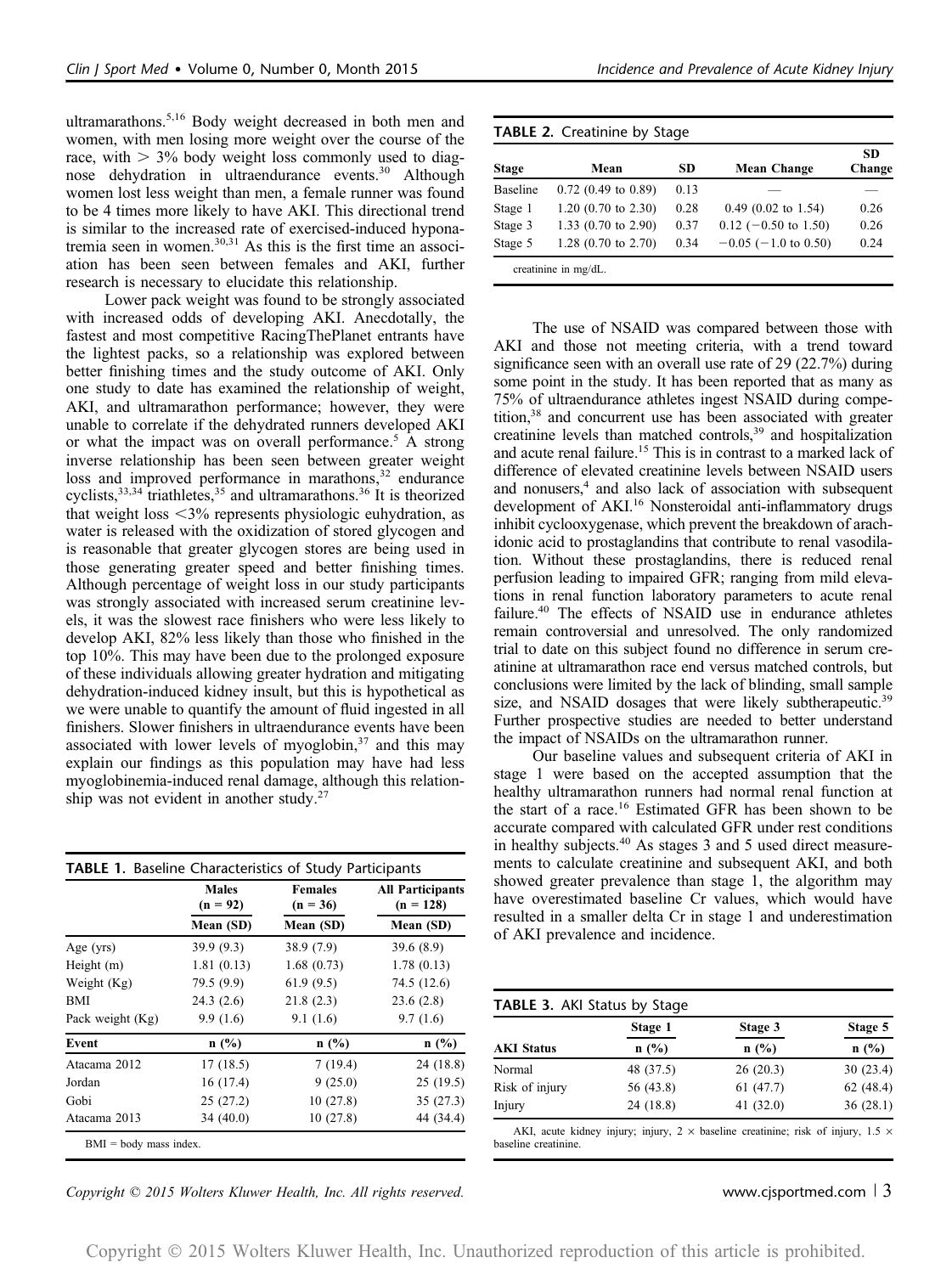|                       | Normal         |         | <b>Risk of Injury</b> |         | <b>Injury</b>  |         |
|-----------------------|----------------|---------|-----------------------|---------|----------------|---------|
|                       | Mean or n      | SD or % | Mean or n             | SD or % | Mean or n      | SD or % |
| Age                   | 39.4           | 10.2    | 39.9                  | 8.7     | 39.4           | 6.4     |
| Sex (female)          | 3              | 6.3     | 18.0                  | 32.1    | 15.0           | 62.5    |
| Prerace weight (kg)   | 77.5           | 9.7     | 73.8                  | 12.5    | 70.5           | 16.4    |
| BMI                   | 24.2           | 2.0     | 23.6                  | 2.6     | 22.2           | 3.8     |
| Stage % weight change | $-0.1$         | 2.9     | $-1.1$                | 2.9     | $-1.2$         | 2.4     |
| Creatinine            | 1.06           | 0.12    | 1.22                  | 0.24    | 1.46           | 0.38    |
| Change in creatinine  | 0.27           | 0.08    | 0.52                  | 0.14    | 0.85           | 0.28    |
| Finishing rank, %     |                |         |                       |         |                |         |
| Top 10                | 4              | 9.3     | $\overline{c}$        | 3.9     | 3              | 13.6    |
| $11 - 25$             | 4              | 9.3     | 9                     | 17.7    |                | 4.6     |
| $26 - 50$             | 17             | 39.5    | 14                    | 27.5    | 11             | 50.0    |
| $51 - 75$             | $\overline{7}$ | 16.3    | 15                    | 29.4    | 5              | 22.7    |
| >75                   | 11             | 25.6    | 11                    | 21.6    | $\overline{c}$ | 9.1     |
| Stage 3               |                |         |                       |         |                |         |

| TABLE 4. Descriptive Results by AKI Status and Stage |  |
|------------------------------------------------------|--|
|------------------------------------------------------|--|

|                       | Normal    |         | <b>Risk of Injury</b> |           | <b>Injury</b>  |         |
|-----------------------|-----------|---------|-----------------------|-----------|----------------|---------|
|                       | Mean or n | SD or % | Mean or n             | SD or $%$ | Mean or n      | SD or % |
| Age                   | 40.8      | 10.7    | 39.0                  | 9.7       | 39.9           | 6.1     |
| Sex (female)          |           | 3.9     | 17                    | 27.9      | 18             | 43.9    |
| Prerace weight (kg)   | 75.2      | 9.4     | 73.2                  | 11.7      | 76.1           | 15.4    |
| BMI                   | 23.8      | 2.2     | 23.4                  | 2.1       | 23.6           | 3.8     |
| Stage % weight change | $-1.8$    | 1.9     | $-1.6$                | 2.4       | $-1.9$         | 2.0     |
| Creatinine            | 1.06      | 0.12    | 1.24                  | 0.23      | 1.62           | 0.44    |
| Change in creatinine  | 0.00      | 0.10    | 0.08                  | 0.15      | 0.26           | 0.39    |
| Finishing rank, %     |           |         |                       |           |                |         |
| Top 10                |           | 4.2     | 6                     | 10.7      | $\overline{2}$ | 5.6     |
| $11 - 25$             | 4         | 16.7    | 6                     | 10.7      | $\overline{4}$ | 11.1    |
| $26 - 50$             | 9         | 37.5    | 15                    | 26.8      | 18             | 50.0    |
| $51 - 75$             | 3         | 12.5    | 17                    | 30.4      | $\overline{7}$ | 19.4    |
| >75                   | 7         | 29.2    | 12                    | 21.4      | 5              | 13.9    |
| Stage 5               |           |         |                       |           |                |         |

|                       |                | <b>Risk of Injury</b><br><b>Normal</b> |           |         | <b>Injury</b>  |         |
|-----------------------|----------------|----------------------------------------|-----------|---------|----------------|---------|
|                       | Mean or n      | SD or %                                | Mean or n | SD or % | Mean or n      | SD or % |
| Age                   | 40.2           | 10.7                                   | 38.9      | 9.6     | 40.4           | 5.6     |
| Sex (female)          | 2              | 6.7                                    | 18        | 29.0    | 16             | 44.4    |
| Prerace weight (kg)   | 76.7           | 10.0                                   | 73.2      | 11.7    | 75.0           | 15.6    |
| BMI                   | 24.2           | 1.9                                    | 22.9      | 2.5     | 24.1           | 3.5     |
| Stage % weight change | $-0.1$         | 1.2                                    | $-0.3$    | 1.7     | $-1.4$         | 1.6     |
| Creatinine            | 1.02           | 0.15                                   | 1.24      | 0.24    | 1.61           | 0.38    |
| Change in creatinine  | $-0.14$        | 0.20                                   | $-0.06$   | 0.24    | 0.04           | 0.24    |
| Finishing rank, %     |                |                                        |           |         |                |         |
| Top $10$              | $\overline{2}$ | 6.7                                    | 3         | 5.2     | 4              | 14.3    |
| $11 - 25$             |                | 3.3                                    | 11        | 19.0    | $\mathfrak{D}$ | 7.1     |
| $26 - 50$             | 9              | 30.0                                   | 18        | 31.0    | 15             | 53.6    |
| $51 - 75$             | 8              | 26.7                                   | 15        | 25.9    | 4              | 14.3    |
| >75                   | 10             | 33.3                                   | 11        | 19.0    | 3              | 10.7    |

AKI, acute kidney injury; BMI, body mass index; injury,  $2 \times$  baseline creatinine, creatinine in mg/dL; risk of injury,  $1.5 \times$  baseline creatinine.

There was no control for variables, including electrolyte supplementation type or amount, NSAID amount, quality or maximum quantity of caloric intake, and the athletes' option to stop at an aid station on stage 5 for rest and/or rehydration. All which may have effected results. Other factors possibly altering outcomes included ambient temperature differences

4 <sup>|</sup> www.cjsportmed.com Copyright © 2015 Wolters Kluwer Health, Inc. All rights reserved.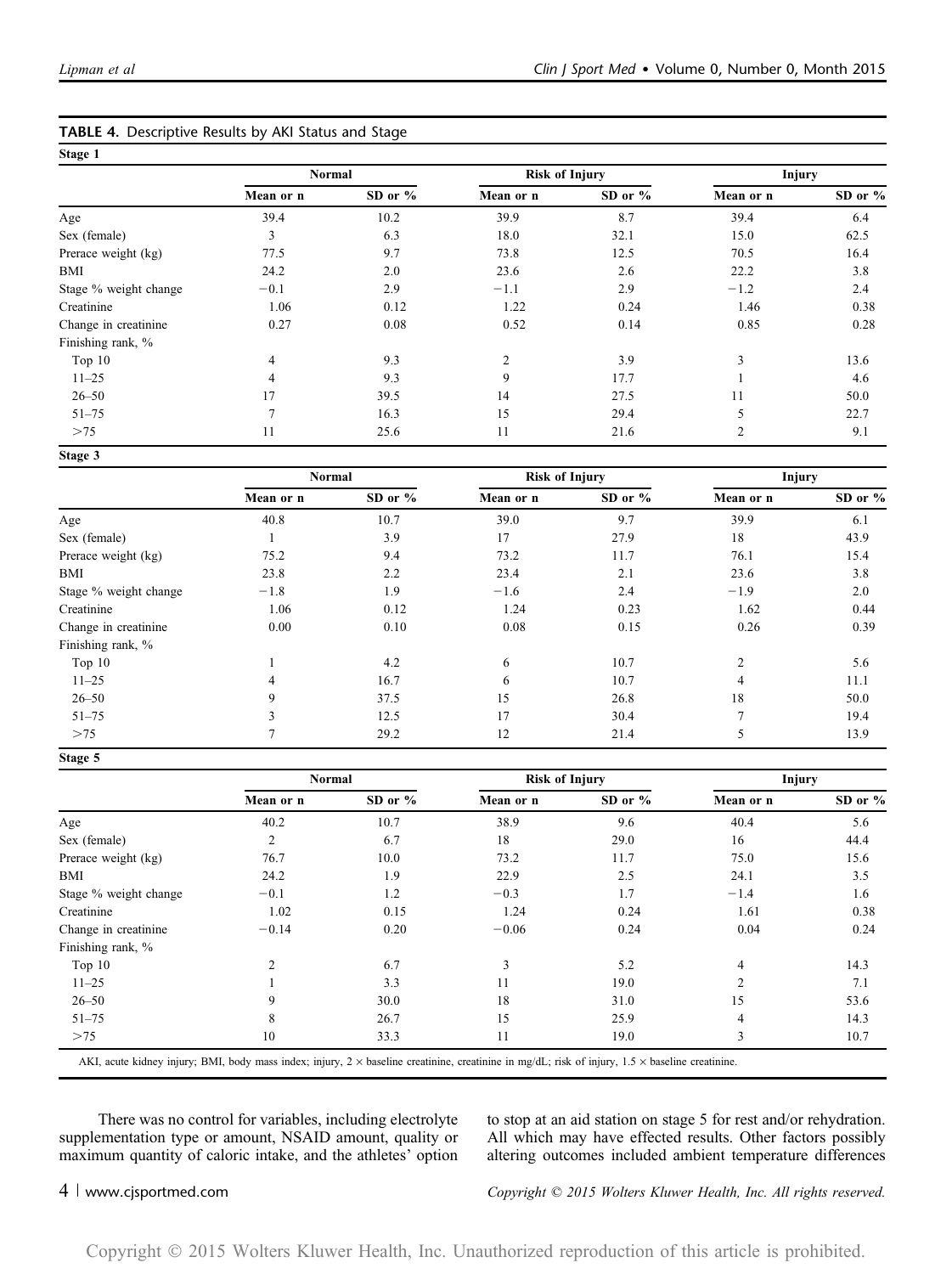|  | TABLE 5. Adjusted Odds Ratios of AKI for Predictor Variables |  |  |  |  |  |  |  |
|--|--------------------------------------------------------------|--|--|--|--|--|--|--|
|--|--------------------------------------------------------------|--|--|--|--|--|--|--|

| Variable                   | <b>Odds Ratio</b> |      | 95% CI |         |
|----------------------------|-------------------|------|--------|---------|
| Stage 1                    | Reference         |      |        |         |
| Stage 3                    | 2.26              | 1.46 | 3.48   | < 0.001 |
| Stage 5                    | 1.82              | 1.11 | 2.98   | 0.017   |
| Age                        | 1.02              | 0.98 | 1.05   | 0.34    |
| Female                     | 4.64              | 2.07 | 10.37  | < 0.001 |
| BMI                        | 1.17              | 0.99 | 1.38   | 0.062   |
| Pack weight                | 0.71              | 0.56 | 0.91   | 0.007   |
| Stage % weight change      | 0.87              | 0.79 | 0.96   | 0.003   |
| Cumulative % weight change | 0.87              | 0.78 | 0.97   | 0.015   |
| NSAID use (yes)            | 2.00              | 0.93 | 4.28   | 0.075   |
| Finishing rank, %          |                   |      |        |         |
| Top <sub>10</sub>          |                   |      |        |         |
| $11 - 25$                  | 0.51              | 0.13 | 2.01   | 0.337   |
| $26 - 50$                  | 1.34              | 0.43 | 4.20   | 0.614   |
| $51 - 75$                  | 0.48              | 0.13 | 1.73   | 0.262   |
| >75                        | 0.18              | 0.04 | 0.78   | 0.022   |

between the different races (causing increased/decreased sweating and hydration) and actual fluid intake (we presumed all drank the allotted 1.5 L between aid stations). Interrace data were combined for analysis as each race was of similar design, length, and logistical demands; as the environmental and race conditions varied between the study locations, this assumption may have led to disparate results. Our cohort grouping was similar to other studies that have combined athletes from different races for analysis.<sup>30,36</sup> Obtaining baseline values either before a race or at stage start on multiple days throughout, a competition held in wilderness conditions is logistically challenging and is unfeasible when attempting to gather large data. This approach has been attempted and likely contributed to the high rate of participant attrition seen in our previous research.<sup>17</sup>

### **CONCLUSIONS**

Acute kidney injury has a high cumulative incidence and stage prevalence in multistage ultramarathoners. Observed rates of AKI were markedly higher than those reported in marathons and single-stage ultramarathons.





FIGURE 1. Paired correlation between stage change in serum creatinine and % weight change.

Copyright © 2015 Wolters Kluwer Health, Inc. All rights reserved. Www.cjsportmed.com | 5

Copyright © 2015 Wolters Kluwer Health, Inc. Unauthorized reproduction of this article is prohibited.